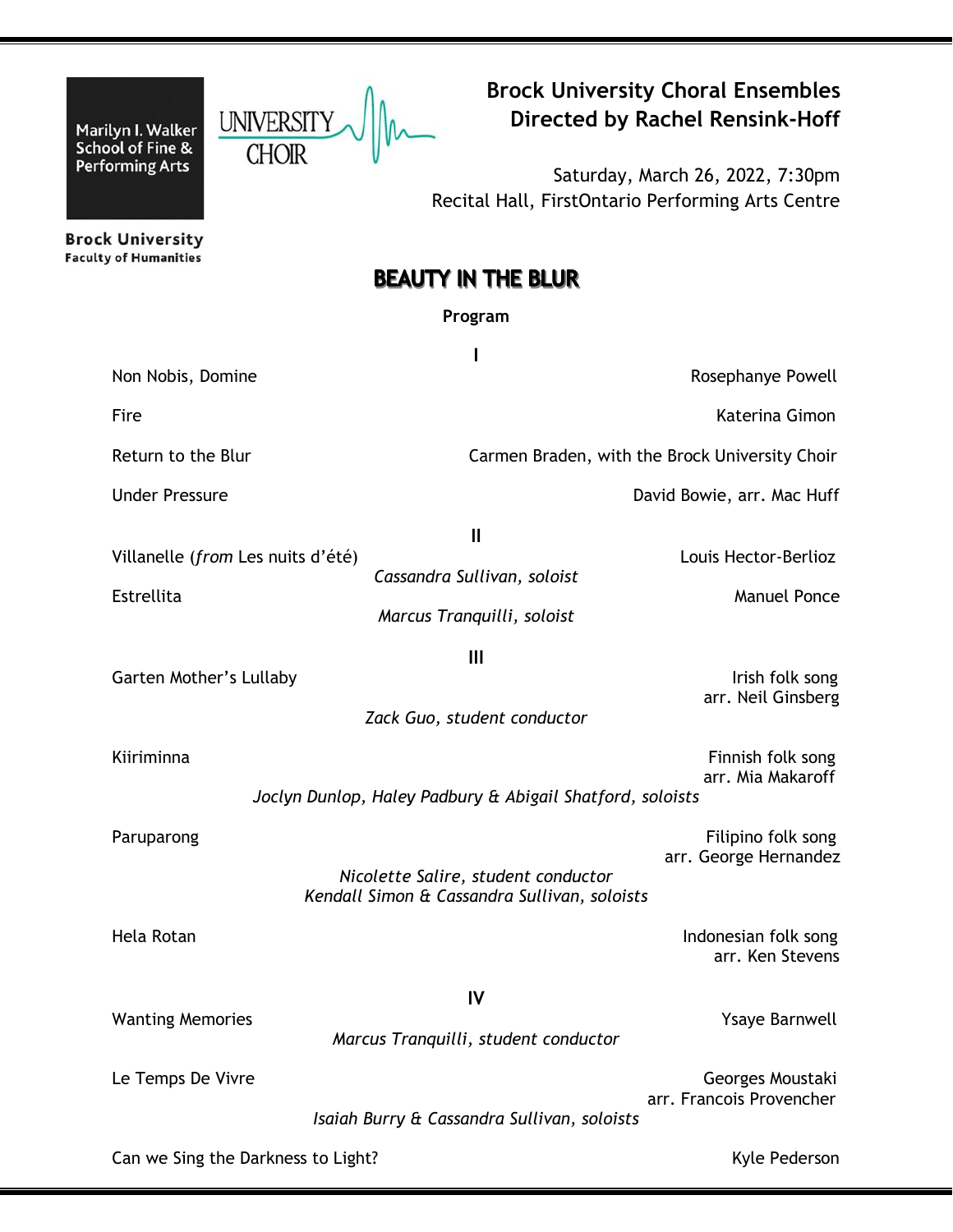# **NOTES & TRANSLATIONS**

Non Nobis, Domine

*Not to us, but to your name be the glory.*

*--*Psalm 113:9

# Villanelle

*When the new season comes, When the cold has gone, We two will go, my sweet, To gather lilies-of-the-valley in the woods; Scattering as we tread the pearls of dew We see quivering each morn, We'll go and hear the blackbirds Sing! Spring has come, my sweet; It is the season lovers bless, And the birds, preening their wings, Sing songs from the edge of their nests. Ah! Come, then, to this mossy bank To talk of our beautiful love, And tell me in your gentle voice: Forever! Far, far away we'll stray from our path, Startling the rabbit from his hiding-place And the deer reflected in the spring, Admiring his great lowered antlers; Then home we'll go, serene and at ease, And entwining our fingers basket-like, We'll bring back home wild Strawberries!* --Théophile Gautier

#### **Estrellita**

*Little star, of the distant sky, You see my pain, you know my suffering. Come down and tell me if you love me still Because sad alone is this heart That asks for love from you. You are my star, a beacon of love. You alone can give light to the heart. Little star, tell me you still love me Because sad alone is this heart That desires love for you.* **Fig. 2018** --Michael Ponce

#### Kiiriminna

*Here comes a group that's not weighed down by sorrow We've walked round the country And we're always joyful Hei kiiriminna kaarimminna Kiiri miina kairaa We are five pretty lasses Like Midsummer flowers We went looking for a sweetheart For we lost the last one*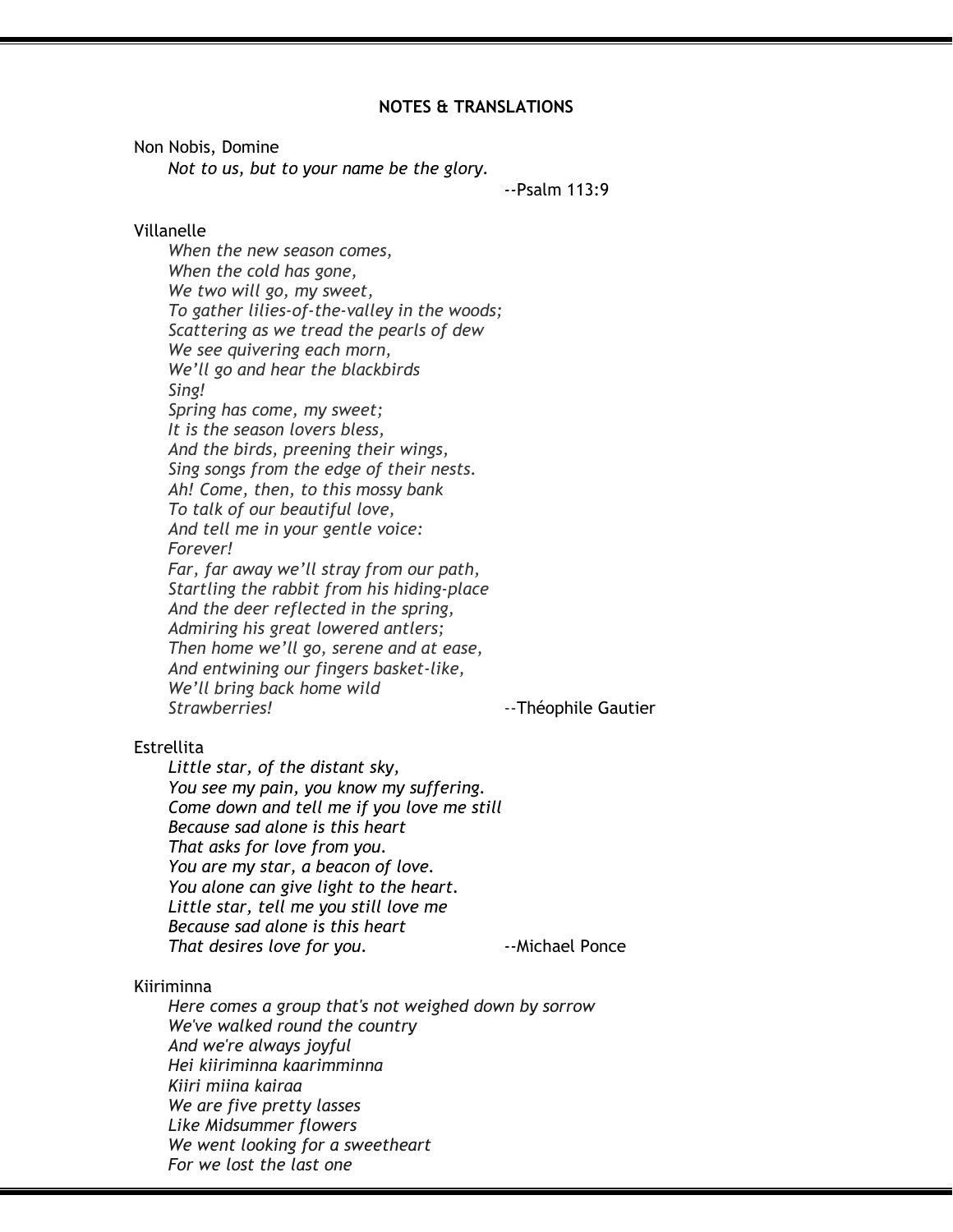*Switching to a new sweetheart Probably won't hurt me If only I could get a better sweetheart And a bit of money too You mustn't be sad, you should be joyful If you don't feel good You must brag even more Here comes a group That's not weighed down by sorrow We've walked round the country And we're always joyful*

#### Paruparong

A humorous song comparing a butterfly to a Filipina dressed in her glamorous formal dress with tall butterfly sleeves, swaying her hips as everyone looks on.

# Hela Rotan

Hela Rotan is a game of tug-of-war. The rope is traditionally made out of "rotan" (ROW-tahn), the vining palm from which woven furniture and other goods are made. In many Asian cultures, this game would draw two communities together for a celebration centered on a peaceable but rowdy contest. The athletes of a team were synchronized by their drummer, in whose hands rested the strategy of unifying the team's traction and power. Because it takes two teams to have a contest, the tug-ofwar celebrations symbolized that competition is also cooperation.

## Le Temps de Vivre

*We will not rush our life, our freedom away, my love. Without plans nor habits we can dream our life. Come, I'm here, you're the one I'm waiting for. Everything is possible, everything goes. Come, listen to these words as they vibrate on the walls of May. They tell us the that for sure anything could change someday. Come, I'm here, you're the one I'm waiting for.*